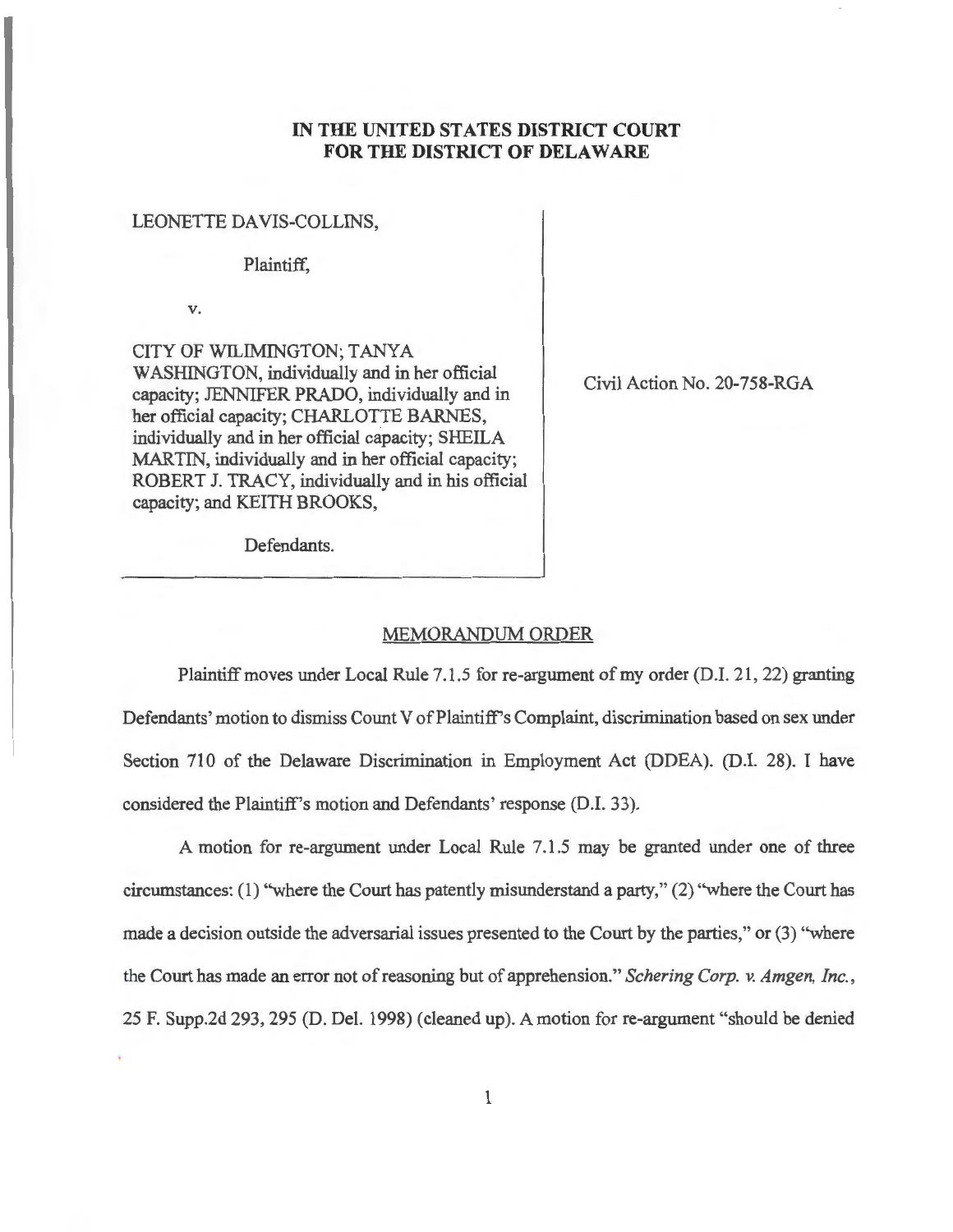where the proponent simply rehashes materials and theories already briefed, argued, and decided." *Id.* 

The Third Circuit has more generally explained that a motion for reconsideration may be granted where a party shows at least one of the following: "(1) an intervening change in the controlling law; (2) the availability of new evidence that was not available when the court granted the  $[motion to dismiss]$ ; or  $(3)$  the need to correct a clear error of law or fact or to prevent manifest injustice." *Max's Seafood Cafe ex rel. Lou-Anna, Inc. v. Quinteros,* 176 F.3d 669, 677 (3d Cir. 1999).

Here, Plaintiff does not raise any changes in the controlling law nor the availability of new evidence. Plaintiff instead alleges (1) legal error in my finding that Plaintiff had not alleged harassment sufficiently "severe or pervasive" to state a claim under the DDEA, because "courts have regularly found that the severe or pervasive factor is not amenable to resolution in a motion to dismiss" (D.I. 28  $\P$  10), and (2) that, in concluding that Plaintiff's allegation of physical sexual assault by Defendant Brooks was not actionable against the City of Wilmington because it was an unforeseen assault by a non-employee in a public space, I decided an issue outside of those presented by the parties. *(Id.* **15).** 

With respect to Plaintiff's first argument, I do not think Plaintiff has identified a "clear error of law" warranting re-argument and reconsideration. The cases Plaintiff cites in support of the proposition that "the severe or pervasive factor is not amenable to resolution in a motion to dismiss" all involve factual circumstances where the pervasiveness or severity of the allegations was either clearly greater or more uncertain than the allegations here. *See Sztroin v. PennWest Indus. Truck, LLC,* 2017 WL 4355575, at \*5-6 (W. D. Pa 2017) (plaintiff alleged, "Defendants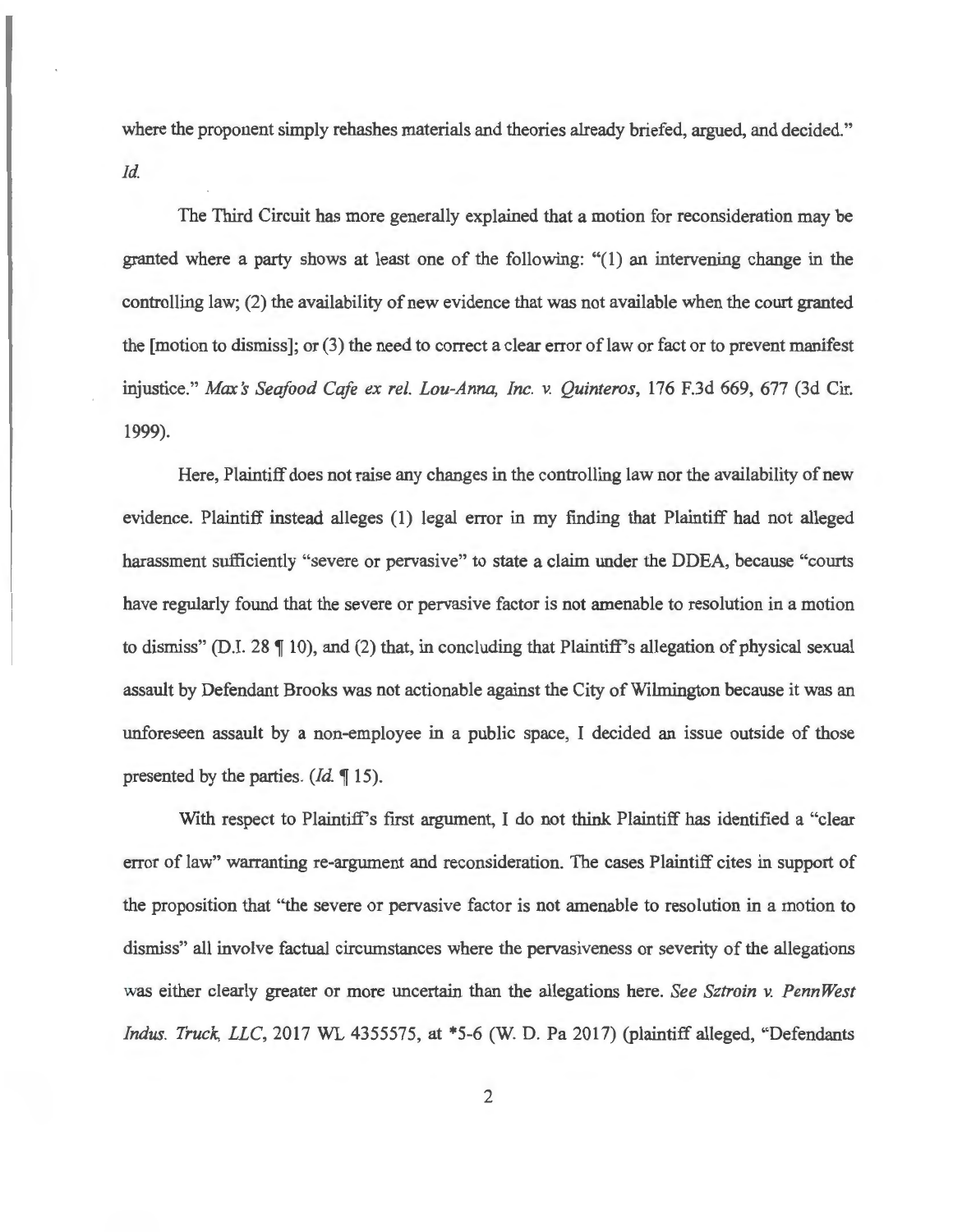consistently treated her differently from the male employees; they excluded her from necessary meetings and communications essential to perform her job;" "she was systematically shunned by her boss for three years, she was precluded from interacting with her subordinate employees and important clients"); *Blazevich v. Star hotels, Inc.,* 2021 WL 1214688, at \*2 (W.D. Pa. Mar. 31 , 2021) (plaintiff alleged, "On numerous occasions Defendant Shilling would position his person in the hallway entrance to the hotel rooms that Plaintiff was cleaning, resulting in Plaintiff being physically trapped," and, "Defendant Shilling used Plaintiff's housekeeping service cart to block Plaintiff from escaping and then 'touched, groped and assaulted' Plaintiff without her consent, making sexual advances and grasping her body while physically preventing her from escaping"); *Hill* v. *Corinthian Condo. Ass'n Inc.,* 2021 WL 1124782, at \*5 (E.D. Pa. Mar. 24, 2021) (finding that although the alleged harassing comments were "facially nondiscriminatory," they were "susceptible to an argument that they exhibit racial and/or religious animus"); *Spain v. Gallegos,*  26 F.3d 439, 448-49 (3d Cir. 1994) (finding that where Plaintiff alleged she "was subjected to the spreading of false rumors about her sexual affairs that impugned the integrity of her job performance," and "led supervisory personnel to evaluate Spain negatively for advancement purposes," there were "factual questions for trial of whether the rumors developed and persisted as a result of [defendant's] improper behavior"). I agree with Plaintiff that in situations where the severity or pervasiveness of the alleged harassment is uncertain, dismissal before discovery is inappropriate.

By contrast, here, discovery would not aid Plaintiff for two reasons. First, there is no uncertainty around the pervasiveness of the harassment – Plaintiff alleged a discrete number of encounters with Defendant Brooks. Plaintiff was present for each incident; if there was something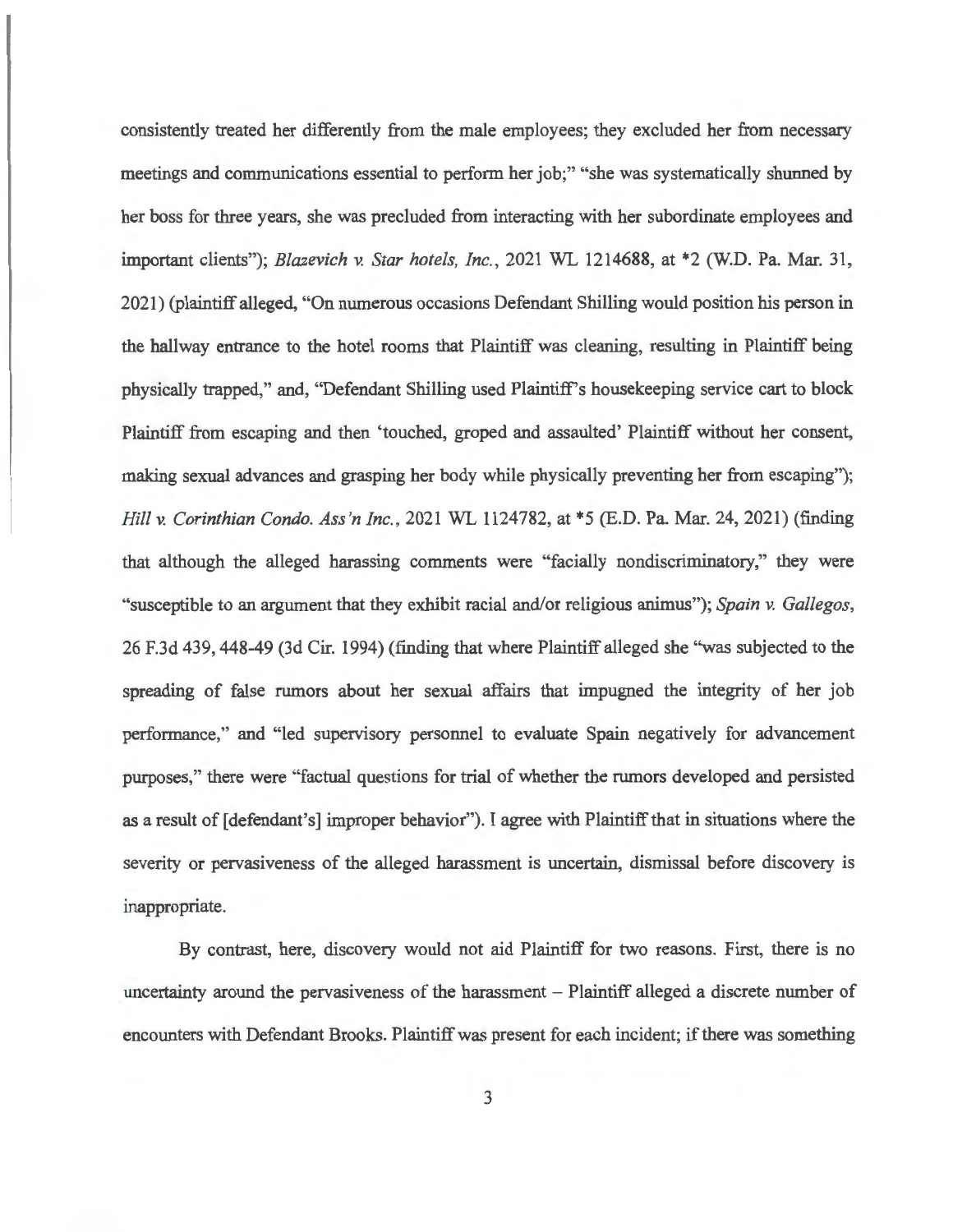more that happened in any of the incidents, she could have alleged it.<sup>1</sup> Second, I found that Plaintiff's allegations of harassment attributable to the City of Wilmington (that is, the four nonphysical incidents), viewed in the light most favorable to Plaintiff, were not severe enough to state a claim under Title VII (and therefore under the DDEA). The very purpose of the "viewed in the light most favorable to the non-moving party" standard is to construct a hypothetical scenario in which all of Plaintiff's allegations have been borne out by the evidence. If, even then, Plaintiff has failed to state a claim, then discovery would be futile.

With respect to Plaintiff's second argument, I do not agree that my decision was "outside" the adversarial issues presented to the Court by the parties." *Schering,* 25 F. Supp.2d at 295. The issue presented by the parties was whether Plaintiff's allegations of harassment stated a claim against the City of Wilmington under the DDEA. Defendants argued in their opening brief, "Case law interpreting the Civil Rights [A]ct of 1964 ('Title VII') is instructive in analyzing DDEA claims." (D.I. 7 at 17 n.4). *Andrews v. City of Philadelphia,* 895 F.2d 1469, 1482 (3d Cir. 1990), the case Defendants cited in their opening brief as authority for the Third Circuit's hostile work environment standard, holds that *respondeat superior* liability is one of five necessary elements for establishing the existence of a hostile work environment under Title VII. Therefore, although Defendants did not expressly make this argument in their opening brief, my finding that the City of Wilmington cannot be held liable for the unforeseeable conduct of a non-employee in a public space was well within the scope of "the adversarial issues presented to the Court by the parties."

Regardless, Plaintiff's allegations are insufficient to plausibly show that the City of Wilmington was on notice of Defendant Brooks' inappropriate conduct such that the initial March

 $\,1$ 

I dismissed Count V without prejudice.